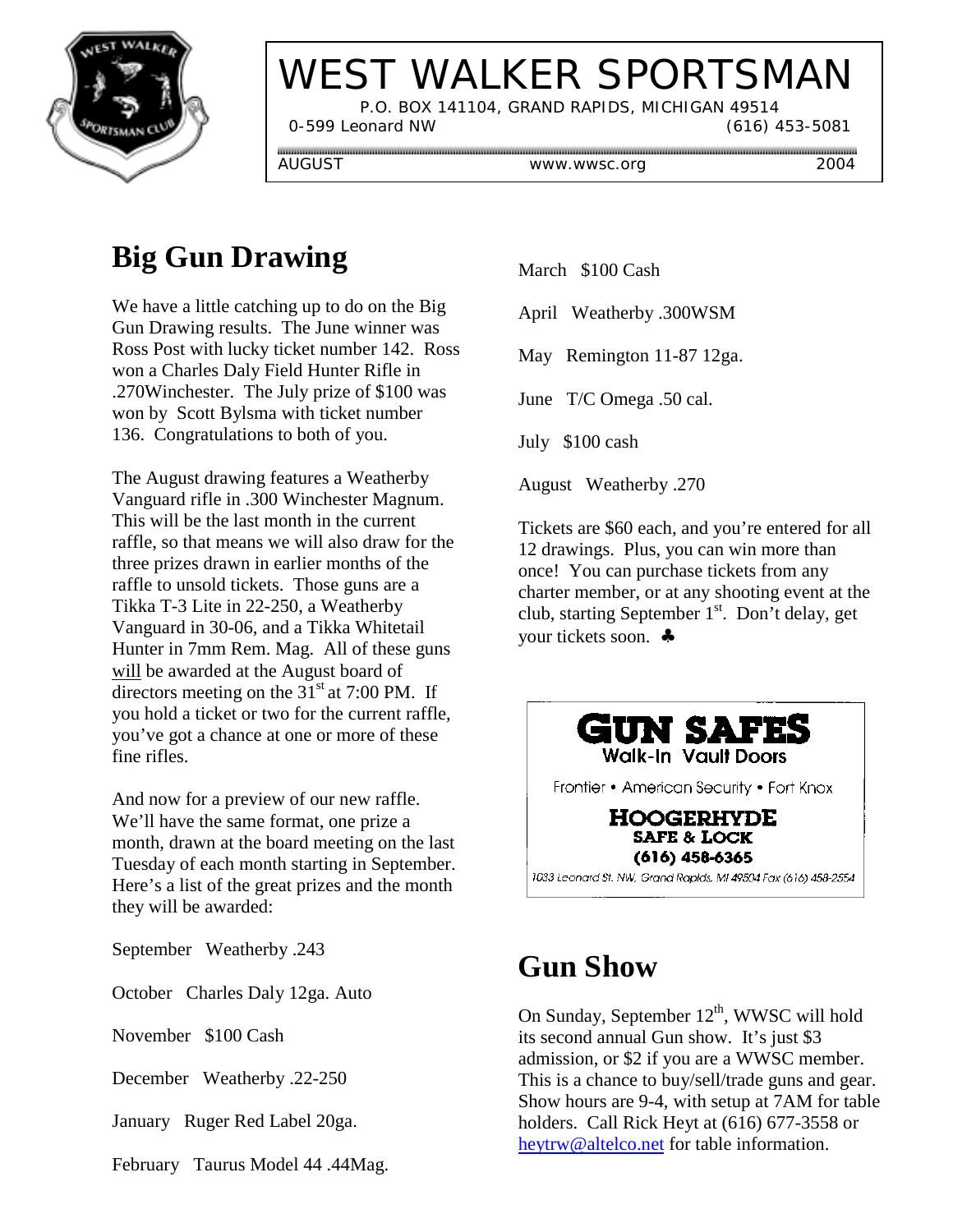### **Membership**

The current membership totals are:

- 1540 Associates
- 44 Charter
- 13 Charter Applicants
- 17 Honorary

Call Rich Vander Meer at 453-3255 with any questions you may have about your membership, or a missing newsletter.

#### **FOR SALE**

1996 Hurricane Deck Boat by **Geoffrey** 20 Ft. Deluxe W/ 150 HP Yamaha Road Trailer, Cover, and Extras \$12,000 call Pam 837-6811

### **Keg Shoot**

Don't forget the Keg Shoot on the last two Wednesdays in August. This is a chance for all you Trap and Skeet shooters to come out and help our club secure bragging rights over the Caledonia club. Shooting is at Caledonia on the 18<sup>th</sup> and at WWSC the following Wednesday on the  $25<sup>th</sup>$ . Scoring will be done using a handicap system, so all shooters are welcome. The best part is that you pay \$3.50 per line for your birds, and the food and beer afterwards is free! Call Ed Stone at 453-5877 for more information.  $\clubsuit$ 

### **Women in the Outdoors**

Reservations are now being accepted for a special "Women in the Outdoors" program to take place on Saturday, September 11, 2004. The program for West Michigan will be hosted by WWSC and the National Wild Turkey Federation, and will be held on the club grounds. This will be an all day event

featuring your multiple selections of activities that can include Outdoor Photography, Archery, Fly fishing, Firearms safety, a variety of shooting sports, and much more. All instruction will be provided by seasoned Sportsmen and women to insure a safe positive learning experience for all who attend.

The program begins with registration at 8 AM and will include a great luncheon, door prizes, raffles, silent auctions, and gifts in addition to the activities listed above. All necessary equipment will be provided for your use, but you are welcome to bring your own if you so choose. Plan now to attend and learn or refine your outdoor skills while enjoying a great day in the out of doors.

Advance registration is requested to insure that we are fully prepared to make this a day you will enjoy and remember. For additional information and registration materials, please contact either of the ladies listed below:

 Angie Snitgen (616) 581-7296 snitgena@yahoo.com

Kathy Southwell (616) 677-3914



### **Enter the Hunt for Access**

If you are a sportsman or woman who uses a wheelchair and would like to enter the drawing to win a free guided hunt or fishing trip, stop by the club during shooting hours to pick up an application, or call Mark Thue, 791-2128**.** ♣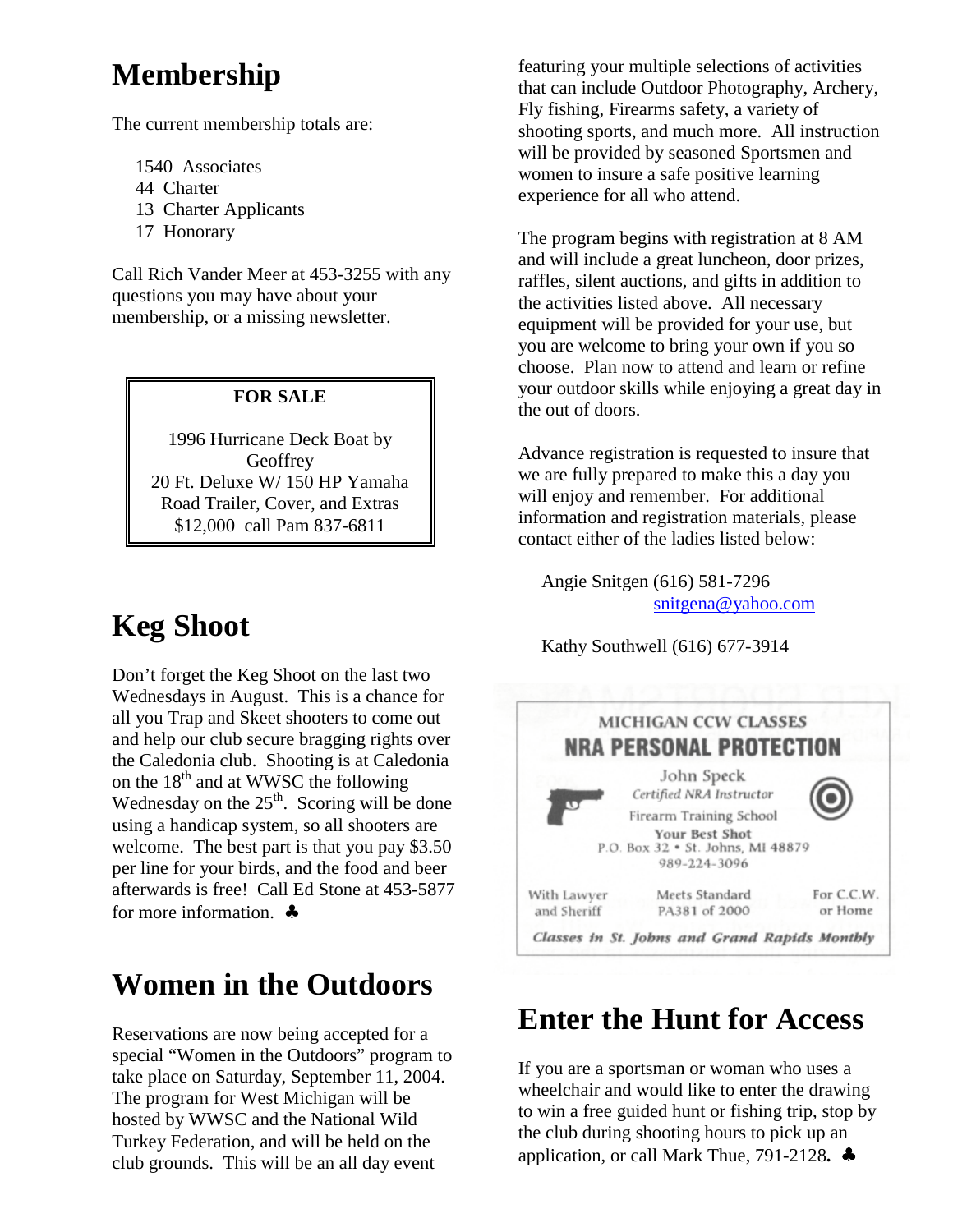|                                                                                 |                            |                                        |                                                                                    | 2004                                     |     |                                                                                                |
|---------------------------------------------------------------------------------|----------------------------|----------------------------------------|------------------------------------------------------------------------------------|------------------------------------------|-----|------------------------------------------------------------------------------------------------|
|                                                                                 |                            |                                        |                                                                                    |                                          |     |                                                                                                |
| Sun                                                                             | Mon                        | Tue                                    | Wed                                                                                | Thu                                      | Fri | Sat                                                                                            |
| 1                                                                               | $\overline{2}$             | $\overline{\mathbf{3}}$                | $\overline{\mathbf{4}}$                                                            | 5                                        | 6   | 7                                                                                              |
|                                                                                 |                            |                                        |                                                                                    |                                          |     | Archery,<br>Trap & Skeet<br>$10$ to $2$                                                        |
| 8                                                                               | 9                          | 10                                     | 11<br>Archery,                                                                     | 12                                       | 13  | 14<br><b>Steel Plate</b>                                                                       |
| Archery,<br>Trap & Skeet<br>10 to 2                                             |                            |                                        | Trap & Skeet<br>9 to 12 AM<br>6 to 10 PM                                           | <b>Charter</b><br><b>Meeting</b><br>7:30 |     | Archery,<br>Trap & Skeet<br>$10$ to $2$                                                        |
| 15<br>Archery,                                                                  | 16                         | 17                                     | 18<br>Archery,                                                                     | 19                                       | 20  | 21<br><b>Silhouette</b>                                                                        |
| Trap & Skeet<br>$10$ to $2$                                                     |                            | 7 Yd Range<br><b>Closes 4:30</b>       | Trap & Skeet<br>9 to 12 AM<br>6 to 10 PM                                           |                                          |     | Archery<br>Trap & Skeet<br>$10$ to $2$                                                         |
|                                                                                 |                            |                                        | <b>Keg Shoot at</b><br>Caledonia                                                   |                                          |     | <b>Outdoor Arch.</b><br>Closed 9 to 1                                                          |
| 22<br><b>Cowboy Shoot</b><br>Archery,<br>Trap & Skeet<br>10 to 2                | 23                         | 24                                     | 25<br>Archery,<br>Trap & Skeet<br>9 to 12 AM<br>6 to 10 PM<br><b>Keg Shoot 6PM</b> | 26                                       | 27  | 28<br><b>Outdoor Arch.,</b><br>& Skeet closed<br>$9$ to $1$<br>Archery and<br>Trap $10$ to $2$ |
| 29<br>Archery,                                                                  | 30                         | 31                                     |                                                                                    | $\overline{2}$                           | 3   | 4<br>Archery,                                                                                  |
| Trap & Skeet<br>10 to 2                                                         |                            | <b>Board</b><br><b>Meeting</b><br>7:00 | Archery<br>Trap & Skeet<br>9 to 12 AM<br>6 to 10 PM                                |                                          |     | Trap & Skeet<br>$10$ to $2\,$                                                                  |
| 5                                                                               | 6                          | $\overline{7}$                         | 8<br>Archery,                                                                      | $\boldsymbol{9}$                         | 10  | 11<br><b>Steel Plate</b>                                                                       |
| Archery,<br>Trap & Skeet<br>10 to 2                                             | <b>LABOR</b><br><b>DAY</b> |                                        | Trap & Skeet<br>9 to 12 AM<br>6 to 10 PM                                           | <b>Charter</b><br><b>Meeting</b><br>7:30 |     | Archery,<br>Trap & Skeet<br>$10$ to $2$<br>Women in the<br><b>Outdoors 8AM</b>                 |
| 12<br><b>WWSC Gun</b><br><b>Show 9-4</b><br>Archery,<br>Trap & Skeet<br>10 to 2 | 13                         | 14<br>7 Yd Range<br><b>Closes 4:30</b> | 15<br>Archery,<br>Trap & Skeet<br>9 to 12 AM<br>6 to 10 PM                         | 16                                       | 17  | 18<br><b>Silhouette</b><br>Archery,<br>Trap & Skeet<br>$10$ to $2$                             |